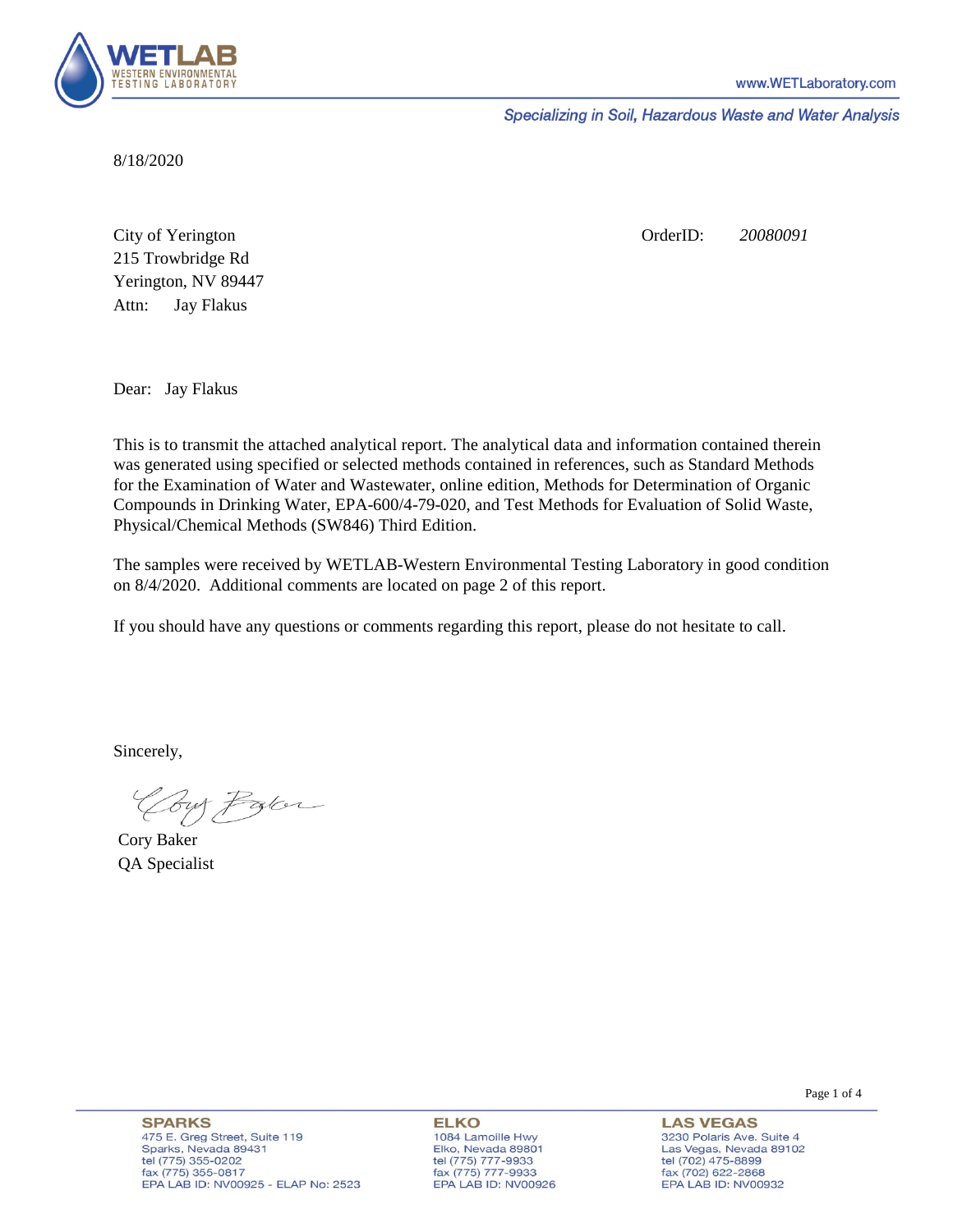### *City of Yerington - 20080091*

### **Specific Report Comments**

None

| <b>Report Legend</b> |                          |                                                                                                                                                                                                                           |
|----------------------|--------------------------|---------------------------------------------------------------------------------------------------------------------------------------------------------------------------------------------------------------------------|
| B                    |                          | -- Blank contamination; Analyte detected above the method reporting limit in an associated blank                                                                                                                          |
| D                    | ۰.                       | Due to the sample matrix dilution was required in order to properly detect and report the analyte. The reporting limit has<br>been adjusted accordingly.                                                                  |
| HT                   | ۰.                       | Sample analyzed beyond the accepted holding time                                                                                                                                                                          |
| J                    | --                       | The reported value is between the laboratory method detection limit and the laboratory practical quantitation limit. The<br>reported result should be considered an estimate.                                             |
| K                    | $\overline{\phantom{a}}$ | The TPH Diesel Concentration reported here likely includes some heavier TPH Oil hydrocarbons reported in the TPH<br>Diesel range as per EPA 8015.                                                                         |
| L                    | $- -$                    | The TPH Oil Concentration reported here likely includes some lighter TPH Diesel hydrocarbons reported in the TPH Oil<br>range as per EPA 8015.                                                                            |
| M                    | ۰.                       | The matrix spike/matrix spike duplicate (MS/MSD) values for the analysis of this parameter were outside acceptance<br>criteria due to probable matrix interference. The reported result should be considered an estimate. |
| N                    | ۰.                       | There was insufficient sample available to perform a spike and/or duplicate on this analytical batch.                                                                                                                     |
| NC                   |                          | Not calculated due to matrix interference                                                                                                                                                                                 |
| QD                   | --                       | The sample duplicate or matrix spike duplicate analysis demonstrated sample imprecision. The reported result should be<br>considered an estimate.                                                                         |
| QL                   | $\sim$                   | The result for the laboratory control sample (LCS) was outside WETLAB acceptance criteria and reanalysis was not<br>possible. The reported data should be considered an estimate.                                         |
| S                    | $-1$                     | Surrogate recovery was outside of laboratory acceptance limits due to matrix interference. The associated blank and LCS<br>surrogate recovery was within acceptance limits                                                |
| <b>SC</b>            | $\sim$                   | Spike recovery not calculated. Sample concentration $>4X$ the spike amount; therefore, the spike could not be adequately<br>recovered                                                                                     |
| U                    | ۰.                       | The analyte was analyzed for, but was not detected above the level of the reported sample reporting/quantitation limit. The<br>reported result should be considered an estimate.                                          |
| $\sim$               |                          | $\mathbf{r}$ $\alpha$                                                                                                                                                                                                     |

#### **General Lab Comments**

Per method recommendation (section 4.4), Samples analyzed by methods EPA 300.0 and EPA 300.1 have been filtered prior to analysis.

The following is an interpretation of the results from EPA method 9223B:

A result of zero (0) indicates absence for both coliform and Escherichia coli meaning the water meets the microbiological requirements of the U.S. EPA Safe Drinking Water Act (SDWA). A result of one (1) for either test indicates presence and the water does not meet the SDWA requirements. Waters with positive tests should be disinfected by a certified water treatment operator and retested.

Per federal regulation the holding time for the following parameters in aqueous/water samples is 15 minutes: Residual Chlorine, pH, Dissolved Oxygen, Sulfite.

**ELKO** 1084 Lamoille Hwy Elko, Nevada 89801 tel (775) 777-9933<br>fax (775) 777-9933 EPA LAB ID: NV00926

**LAS VEGAS** 3230 Polaris Ave. Suite 4 Las Vegas, Nevada 89102 tel (702) 475-8899<br>fax (702) 622-2868 EPA LAB ID: NV00932

Page 2 of 4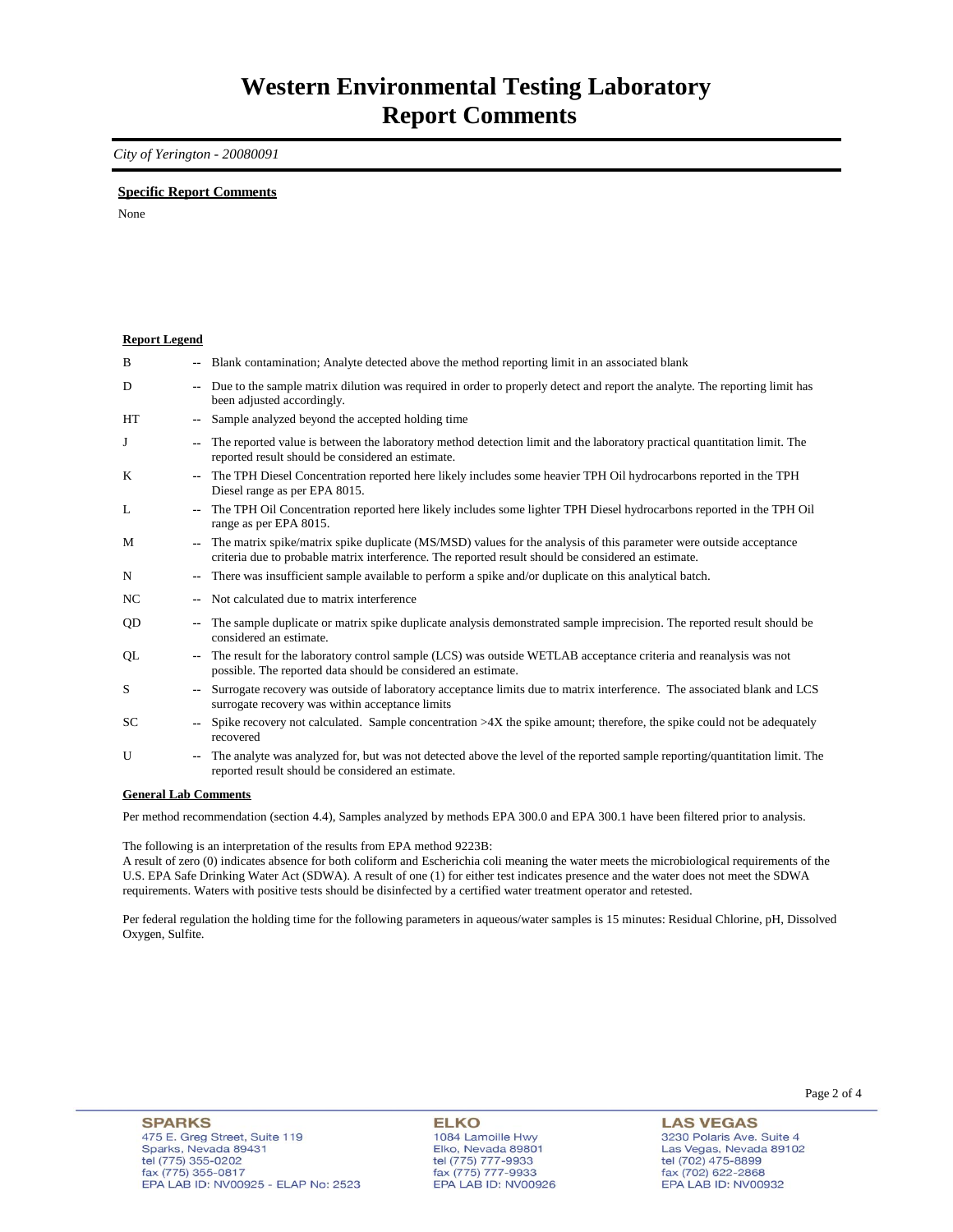# **Western Environmental Testing Laboratory Analytical Report**

| <b>City of Yerington</b>                   |                                         |                |              |    | <b>Date Printed:</b>                     | 8/18/2020 |       |
|--------------------------------------------|-----------------------------------------|----------------|--------------|----|------------------------------------------|-----------|-------|
| 215 Trowbridge Rd                          |                                         |                |              |    | OrderID:                                 | 20080091  |       |
| Yerington, NV 89447                        |                                         |                |              |    |                                          |           |       |
| <b>Attn:</b> Jay Flakus                    |                                         |                |              |    |                                          |           |       |
| <b>Phone:</b> $(775)$ 302-1155 <b>Fax:</b> | <b>NoFax</b>                            |                |              |    |                                          |           |       |
| <b>PO\Project:</b>                         | City of Yerington NV/LY-0255C/NV0000255 |                |              |    |                                          |           |       |
|                                            |                                         |                |              |    |                                          |           |       |
| <b>Customer Sample ID:</b>                 | TP07 - Arsenic Treatment Plant          |                |              |    | <b>Collect Date/Time:</b> 8/4/2020 07:40 |           |       |
| <b>WETLAB Sample ID:</b>                   | 20080091-001                            |                |              |    | <b>Receive Date:</b> 8/4/2020 11:39      |           |       |
| Analyte                                    | <b>Method</b>                           | <b>Results</b> | <b>Units</b> | DF | RL                                       | Analyzed  | LabID |
| <b>Anions by Ion Chromatography</b>        |                                         |                |              |    |                                          |           |       |

*DF=Dilution Factor, RL = Reporting Limit (minimum 3X the MDL), ND = Not Detected <RL or <MDL (if listed)* Page 3 of 4

**SPARKS** 475 E. Greg Street, Suite 119 Sparks, Nevada 89431<br>tel (775) 355-0202<br>fax (775) 355-0817 EPA LAB ID: NV00925 - ELAP No: 2523 **ELKO** 1084 Lamoille Hwy Elko, Nevada 89801<br>tel (775) 777-9933<br>fax (775) 777-9933 EPA LAB ID: NV00926

**LAS VEGAS** 3230 Polaris Ave. Suite 4 Las Vegas, Nevada 89102<br>tel (702) 475-8899<br>fax (702) 622-2868<br>EPA LAB ID: NV00932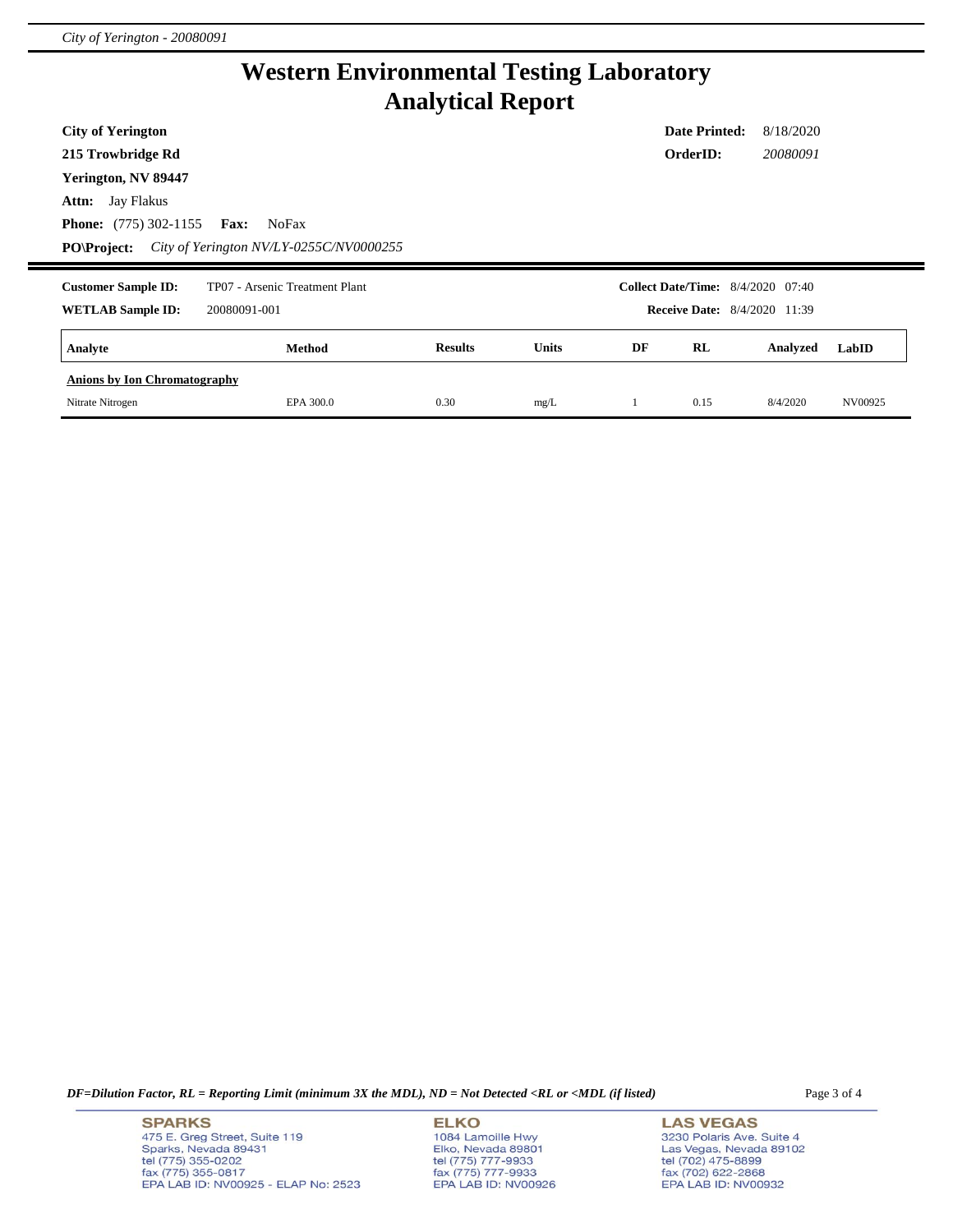# **Western Environmental Testing Laboratory QC Report**

| <b>OCBatchID</b> | <b>QCType</b>    | <b>Parameter</b> |               | <b>Method</b> | <b>Result</b> | Actual        | $%$ Rec       |              | <b>Units</b> |      |            |                |
|------------------|------------------|------------------|---------------|---------------|---------------|---------------|---------------|--------------|--------------|------|------------|----------------|
| QC20080131       | Blank 1          | Nitrate Nitrogen |               | EPA 300.0     | <b>ND</b>     |               |               |              | mg/L         |      |            |                |
| <b>OCBatchID</b> | <b>QCType</b>    | <b>Parameter</b> |               | <b>Method</b> | <b>Result</b> | Actual        | $%$ Rec       |              | <b>Units</b> |      |            |                |
| QC20080131       | LCS <sub>1</sub> | Nitrate Nitrogen |               | EPA 300.0     | 2.01          | 2.00          | 101           |              | mg/L         |      |            |                |
|                  |                  |                  |               | <b>Spike</b>  | <b>Sample</b> | <b>MS</b>     | <b>MSD</b>    | <b>Spike</b> |              | MS   | <b>MSD</b> | <b>RPD</b>     |
| <b>OCBatchID</b> | <b>QCType</b>    | <b>Parameter</b> | <b>Method</b> | <b>Sample</b> | <b>Result</b> | <b>Result</b> | <b>Result</b> | <b>Value</b> | <b>Units</b> | %Rec | $%Rec$ %   |                |
| QC20080131 MS 1  |                  | Nitrate Nitrogen | EPA 300.0     | 20080016-002  | 4.04          | 6.13          | 6.23          | 2            | mg/L         | 105  | 110        | $\overline{c}$ |
| QC20080131 MS 2  |                  | Nitrate Nitrogen | EPA 300.0     | 20080042-002  | <b>ND</b>     | 2.27          | 2.25          | ◠            | mg/L         | 107  | 106        | $\leq$ 1       |

*DF=Dilution Factor, RL = Reporting Limit (minimum 3X the MDL), ND = Not Detected <RL or <MDL (if listed)* Page 4 of 4

**SPARKS** 475 E. Greg Street, Suite 119 Sparks, Nevada 89431<br>tel (775) 355-0202<br>fax (775) 355-0817 EPA LAB ID: NV00925 - ELAP No: 2523 **ELKO** 1084 Lamoille Hwy Elko, Nevada 89801<br>tel (775) 777-9933<br>fax (775) 777-9933 EPA LAB ID: NV00926

**LAS VEGAS** 3230 Polaris Ave. Suite 4 Las Vegas, Nevada 89102<br>tel (702) 475-8899<br>fax (702) 622-2868<br>EPA LAB ID: NV00932